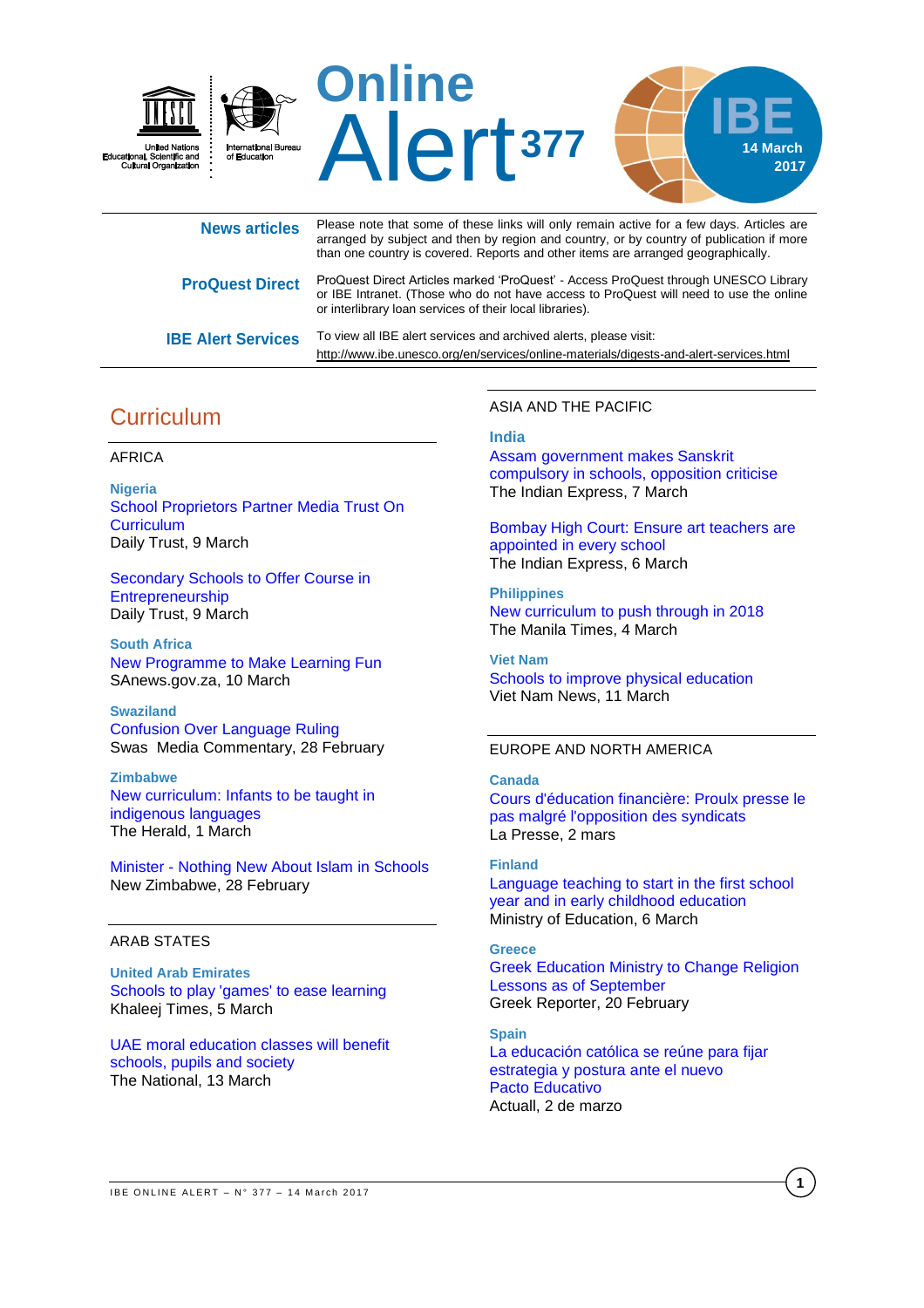[Empatía hacia los animales en la prevención](http://www.eldiario.es/caballodenietzsche/Empatia-animales-prevencion-acoso-escolar_6_618098214.html)  [del acoso escolar](http://www.eldiario.es/caballodenietzsche/Empatia-animales-prevencion-acoso-escolar_6_618098214.html) El Diario, 3 de marzo

**UK**  Sex education [likely to be made compulsory](https://www.theguardian.com/education/2017/feb/28/sex-education-likely-to-be-made-compulsory-for-all-secondary-schools)  [for all secondary schools](https://www.theguardian.com/education/2017/feb/28/sex-education-likely-to-be-made-compulsory-for-all-secondary-schools) The Guardian, 28 February

LATIN AMERICA AND THE CARIBBEAN

**Peru** [Directores Regionales de Educación](http://www.minedu.gob.pe/n/noticia.php?id=42038)  [Respaldan Implementación de Currículo](http://www.minedu.gob.pe/n/noticia.php?id=42038)  [Nacional 2017](http://www.minedu.gob.pe/n/noticia.php?id=42038) Ministerio de Educación, 12 de marzo

[Ministerio de Educación realiza precisiones al](http://www.minedu.gob.pe/n/noticia.php?id=42020)  [Currículo Nacional](http://www.minedu.gob.pe/n/noticia.php?id=42020) Ministerio de Educación, 9 de marzo

# Early childhood education

### AFRICA

**Seychelles** [Seychelles Recognized As World Leader in](http://allafrica.com/stories/201703091121.html)  [Early Childhood Care and Education](http://allafrica.com/stories/201703091121.html) Seychelles News Agency, 9 March

### EUROPE AND NORTH AMERICA

### **Greece**

[Education Ministry to Put Turkish Language](http://greece.greekreporter.com/2017/03/04/education-ministry-to-put-turkish-language-lessons-in-thrace-kindergartens/)  [Lessons in Thrace Kindergartens](http://greece.greekreporter.com/2017/03/04/education-ministry-to-put-turkish-language-lessons-in-thrace-kindergartens/)  Greel Reporter, 4 March

### LATIN AMERICA AND THE CARIBBEAN

**Saint Lucia** [OECS to improve childhood education](http://education.govt.lc/news/oecs-to-improve-childhood-education) Ministry of Education, 7 March

# Education Reform

### AFRICA

**Ghana** [60 electronic libraries to be established across](http://www.ghanaweb.com/GhanaHomePage/NewsArchive/60-electronic-libraries-to-be-established-across-Ghana-518377)  **[Ghana](http://www.ghanaweb.com/GhanaHomePage/NewsArchive/60-electronic-libraries-to-be-established-across-Ghana-518377)** Ghana Web, 13 March

# Education Reform

### AFRICA

**Ghana**

[60 electronic libraries to be established across](http://www.ghanaweb.com/GhanaHomePage/NewsArchive/60-electronic-libraries-to-be-established-across-Ghana-518377)  [Ghana](http://www.ghanaweb.com/GhanaHomePage/NewsArchive/60-electronic-libraries-to-be-established-across-Ghana-518377) Ghana Web, 13 March

ASIA AND THE PACIFIC

**Thailand** [World Bank urges education reform](http://www.bangkokpost.com/business/news/1214225/world-bank-urges-education-reform) Bangkok Post, 14 March

EUROPE AND NORTH AMERICA

**UK (Wales)** [OECD report backs radical reform of Welsh](http://www.bbc.com/news/uk-wales-39105175)  [curriculum](http://www.bbc.com/news/uk-wales-39105175) BBC News, 28 February

LATIN AMERICA AND THE CARIBBEAN

**Mexico** [Nuevo Modelo Educativo, bien estructurado:](http://www.informador.com.mx/mexico/2017/711639/6/nuevo-modelo-educativo-bien-estructurado-nuno.htm)  [Nuño](http://www.informador.com.mx/mexico/2017/711639/6/nuevo-modelo-educativo-bien-estructurado-nuno.htm) Informador.mx, 13 de marzo

# Education System

### ARAB STATES

**Syria** [On 6th anniversary of Syrian war, education](http://www.al-monitor.com/pulse/originals/2017/03/syria-education-status-war-minister-interview.html) 

[remains a casualty](http://www.al-monitor.com/pulse/originals/2017/03/syria-education-status-war-minister-interview.html) Al Monitor, 9 March

### ASIA AND THE PACIFIC

**Singapore** [A student-centred education system](http://www.straitstimes.com/opinion/st-editorial/a-student-centred-education-system) The Straits Times, 13 March

## EUROPE AND NORTH AMERICA

**Ireland** [Children increasingly over five starting primary](http://www.irishtimes.com/news/education/children-increasingly-over-five-starting-primary-school-1.3007567)  [school](http://www.irishtimes.com/news/education/children-increasingly-over-five-starting-primary-school-1.3007567) The Irish Times, 13 Mars

**UK** [Guide: What are the different types of schools?](http://www.bbc.co.uk/newsround/37696598) BBC, 7 March

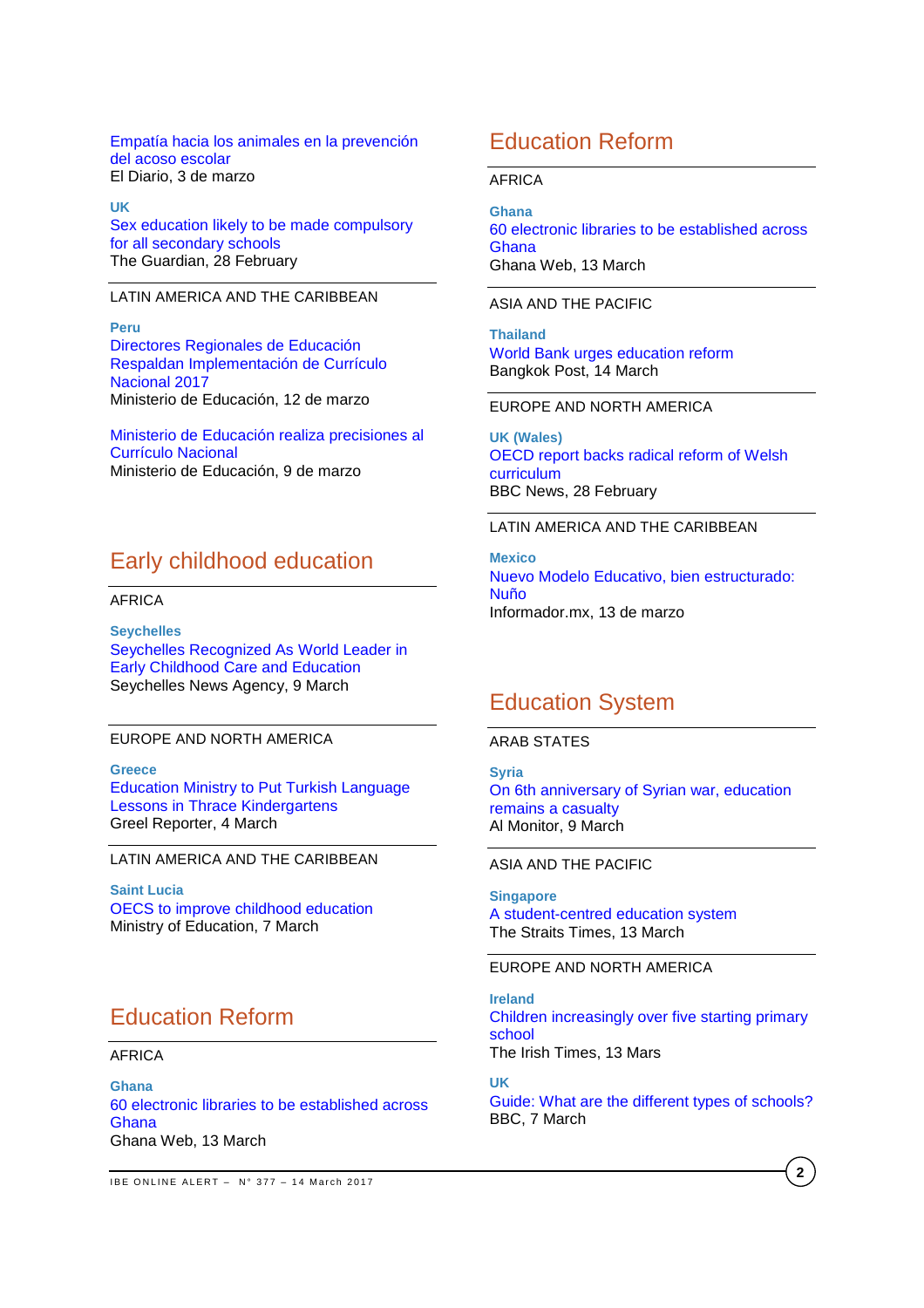### LATIN AMERICA AND THE CARIBBEAN

**Colombia** [En Colombia se analizará cómo saltar a](http://mba.americaeconomia.com/articulos/notas/en-colombia-se-analizara-como-saltar-la-educacion-terciaria)  la [educación](http://mba.americaeconomia.com/articulos/notas/en-colombia-se-analizara-como-saltar-la-educacion-terciaria) terciaria AméricaEconomía.com, 6 de marzo

**Mexico** [Tiene sistema educativo capacidad de sobra](http://www.gob.mx/sep/prensa/comunicado-66-tiene-sistema-educativo-capacidad-de-sobra-para-recibir-a-estudiantes-que-regresen-a-mexico-nuno-mayer?idiom=es)  [para recibir a estudiantes que regresen a](http://www.gob.mx/sep/prensa/comunicado-66-tiene-sistema-educativo-capacidad-de-sobra-para-recibir-a-estudiantes-que-regresen-a-mexico-nuno-mayer?idiom=es)  [México: Nuño Mayer](http://www.gob.mx/sep/prensa/comunicado-66-tiene-sistema-educativo-capacidad-de-sobra-para-recibir-a-estudiantes-que-regresen-a-mexico-nuno-mayer?idiom=es) Ministerio de Educacion, 6 de marzo

# Gender

ASIA AND THE PACIFIC

**Indonesia** [In Indonesia, learning about gender equality](http://www.unesco.org/new/en/media-services/single-view/news/in_indonesia_learning_about_gender_equality_from_an_early_a/)  [from an early age](http://www.unesco.org/new/en/media-services/single-view/news/in_indonesia_learning_about_gender_equality_from_an_early_a/) Media Services, UNESCO, 8 March

### LATIN AMERICA AND THE CARIBBEAN

**Peru** [Peru has a new 'rose-tinted'](https://gemreportunesco.wordpress.com/2017/03/08/peru-has-a-new-rose-tinted-curriculum/) curriculum GEM Report, UNESCO, 8 March

[El nuevo Currículo Escolar no habla de](http://larepublica.pe/impresa/politica/854518-el-nuevo-curriculo-escolar-no-habla-de-ideologia-de-genero)  [ideología de género](http://larepublica.pe/impresa/politica/854518-el-nuevo-curriculo-escolar-no-habla-de-ideologia-de-genero) La Républica, 8 de marzo

INTERNATIONAL

[#BoldForChange: World Bank Group Helps](http://www.worldbank.org/en/news/feature/2017/03/08/boldforchange-wbg-helps-advance-education-for-girls-and-women)  [Advance Education for Girls and Women](http://www.worldbank.org/en/news/feature/2017/03/08/boldforchange-wbg-helps-advance-education-for-girls-and-women) The World Bank Group, 8 March

# Inclusive Education

## AFRICA

**Kenya** [Government Urged to Ensure Pastoral](http://allafrica.com/stories/201703080255.html)  [Children Access Education](http://allafrica.com/stories/201703080255.html) Daily Nation, 8 March

**Senegal** [Système éducatif : Plaidoyer pour une](http://www.lesoleil.sn/actualites/item/62455-systeme-educatif-plaidoyer-pour-une-education-inclusive-dynamique-et-performante.html)  [éducation inclusive, dynamique et performante](http://www.lesoleil.sn/actualites/item/62455-systeme-educatif-plaidoyer-pour-une-education-inclusive-dynamique-et-performante.html) Le Soleil, 11 mars

#### **Somalia**

[Drought Forces Children Out of School](http://allafrica.com/stories/201703050010.html) Al Jazeera, 4 March

### ARAB STATES

**Algeria** [Le nombre d'élèves à besoins spécifiques pris](http://fr.allafrica.com/stories/201703120160.html)  [en charge dans des établissements scolaires](http://fr.allafrica.com/stories/201703120160.html)  [multiplié par sept](http://fr.allafrica.com/stories/201703120160.html) Algerie Presse Service, 11 Mars

### EUROPE AND NORTH AMERICA

**Slovakia** [Government failing to educate, integrate Roma](http://www.aljazeera.com/news/2017/03/government-failing-educate-integrate-roma-children-170301171600351.html)  [children](http://www.aljazeera.com/news/2017/03/government-failing-educate-integrate-roma-children-170301171600351.html) Al Jazeera, 2 March

### LATIN AMERICA AND THE CARIBBEAN

**Peru** [Minedu reconocerá prácticas inclusivas de](http://www.minedu.gob.pe/n/noticia.php?id=41970)  [cien colegios del país](http://www.minedu.gob.pe/n/noticia.php?id=41970) Ministerio de Educación, 4 de marzo

# Teacher Education

## LATIN AMERICA AND THE CARIBBEAN

**Cuba**

Educación [anuncia 11.300 plazas para formar](http://www.levante-emv.com/comunitat-valenciana/2017/03/08/educacion-anuncia-11300-plazas-formar/1538459.html)  [al profesorado en idiomas](http://www.levante-emv.com/comunitat-valenciana/2017/03/08/educacion-anuncia-11300-plazas-formar/1538459.html) Levante.emv.com, 8 de marza

**Jamaica** [Wanted: Primary school maths specialists](http://www.jamaicaobserver.com/magazines/career/Wanted--Primary-school-maths-specialists_91841) Jamaica Observer, 12 March

# Reports, publications, etc.

## AFRICA

[Teaching and learning to read in a multilingual](http://unesdoc.unesco.org/images/0024/002475/247533e.pdf)  [context: ways forward for three sub-Saharan](http://unesdoc.unesco.org/images/0024/002475/247533e.pdf)  [African countries \(Burkina Faso, Niger,](http://unesdoc.unesco.org/images/0024/002475/247533e.pdf)  [Senegal\)](http://unesdoc.unesco.org/images/0024/002475/247533e.pdf) UNESCO-IBE, 2017

**3**